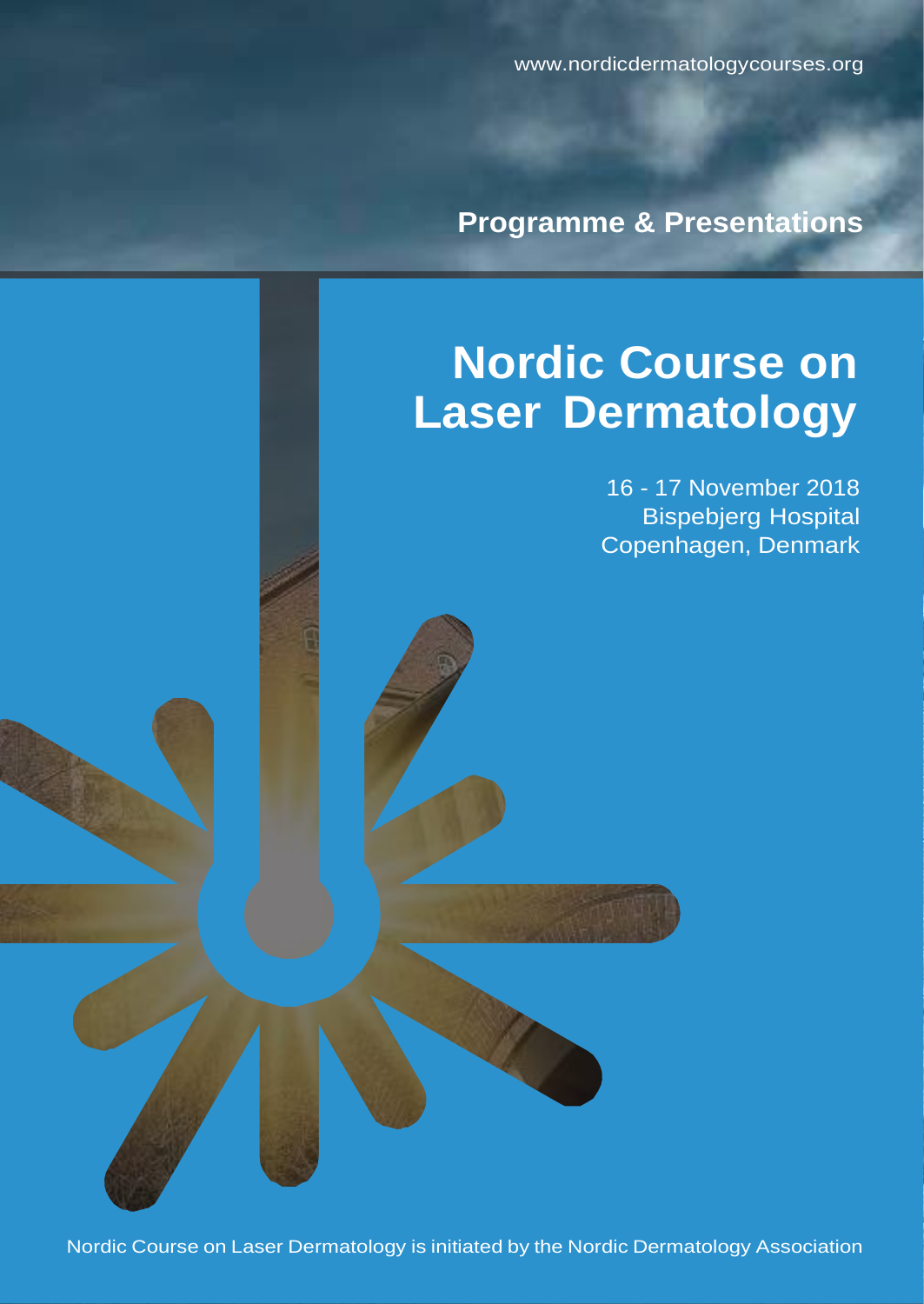# **Index**



**Nordic Course on Laser Dermatology**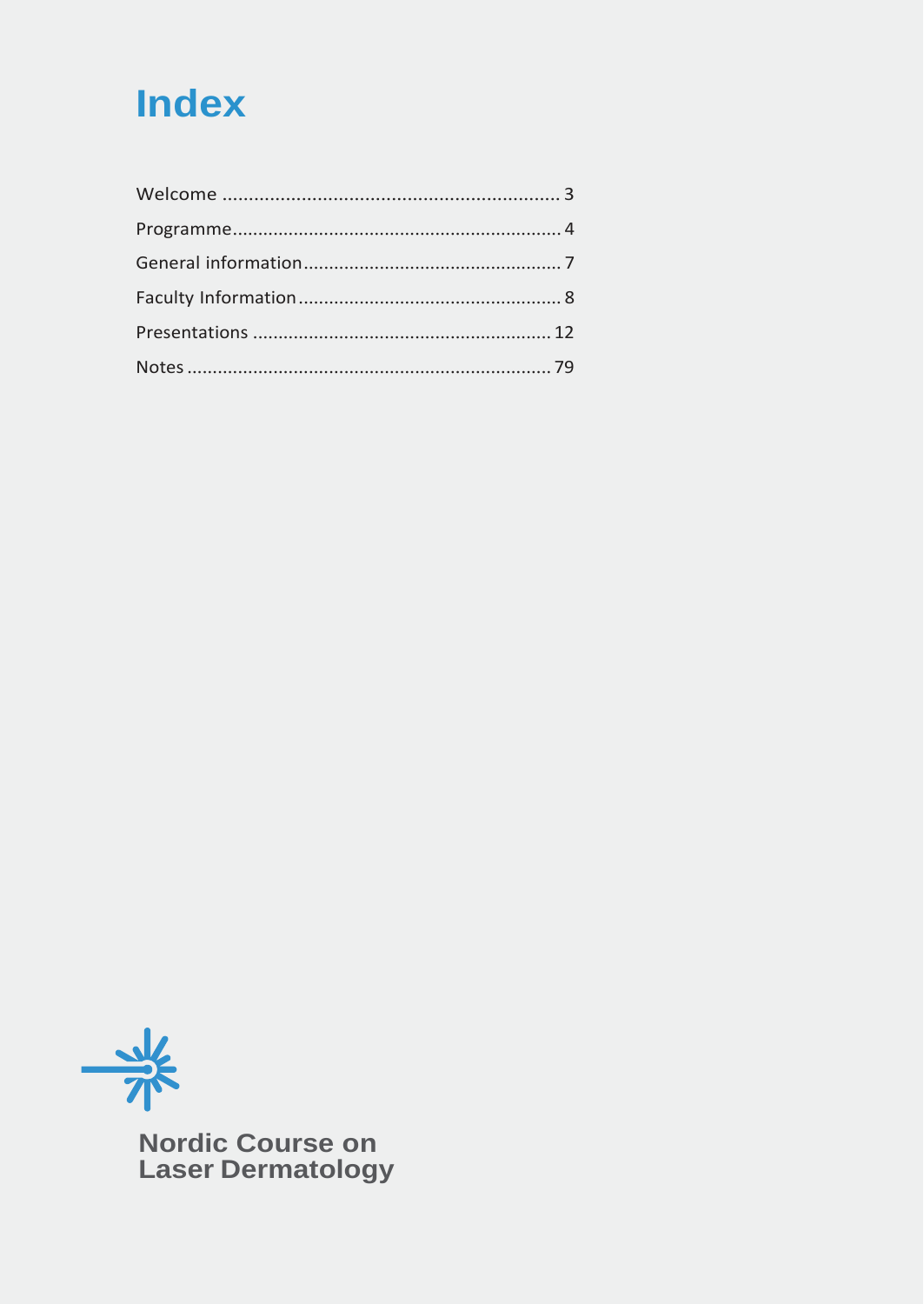### <span id="page-2-0"></span>**Welcome**

#### **Dear Participant**

It is a great pleasure to welcome you to the

*1 st Nordic Course on Laser Dermatology in Copenhagen.*

The 2 day course will offer 12 lectures, given by internationally recognized speakers, hands-on exercises and case-based interaction . You will achieve up-to-date theoretical knowledge on lasers and energy based devices in dermatology and gain clinically relevant skills about practical procedures, tips and tricks.

We look forward to provide you with the theoretical and practical skills, required to practice laser dermatology in your own setting .

A warm welcome to Copenhagen, enjoy the course!

On behalf of the entire faculty,



**Merete Haedersdal**, MD, Ph .D, DMSc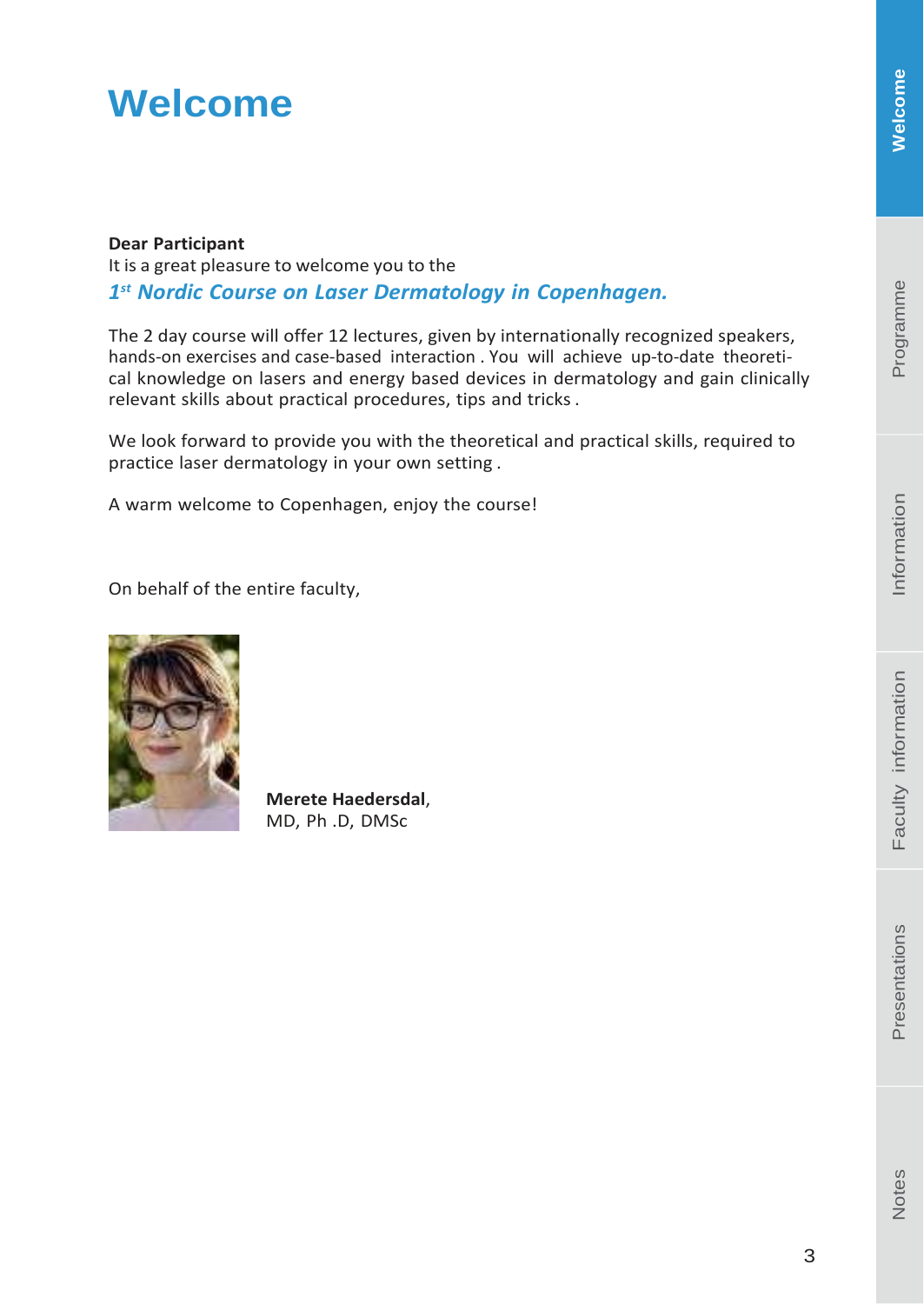## <span id="page-3-0"></span>**Programme**

### **Friday 16th November**

| 9:00            | <b>Registration and coffee</b>                                                                                                   |                      |  |
|-----------------|----------------------------------------------------------------------------------------------------------------------------------|----------------------|--|
| 9:50            | Welcome and introduction to scientific faculty                                                                                   |                      |  |
|                 | Part 1: Basics                                                                                                                   |                      |  |
| 10:00           | Lecture 1<br>Devices overview, Laser-tissue interactions<br>Immediate skin responses, Therapeutic endpoints<br>and warning signs | Albert Wolkerstorfer |  |
| 11:00           | Lecture 2<br>Laser safety                                                                                                        | Merete Haedersdal    |  |
| 11:30           | Lecture 3<br>Side effects - and how to avoid them                                                                                | Christine Dierickx   |  |
| $12:00 - 12:45$ | Lunch                                                                                                                            |                      |  |
|                 | <b>Part 2: Clinical Indications I</b>                                                                                            |                      |  |
| 12:45           | Lecture 4<br>Vascular lesions - How to optimize treatment<br>outcomes                                                            | Merete Haedersdal    |  |
| 13:15           | Lecture 5<br>Hair removal - Procedures and different patient groups                                                              | Christine Dierickx   |  |
| 13:45           | Lecture 6<br>Surgical procedures with ablative lasers.<br>Fractional and full ablative                                           | Albert Wolkerstorfer |  |
| 14:15           | Questions and Catch up                                                                                                           |                      |  |
| $14:30 - 15:00$ | <b>Coffee break</b><br>Walk to Derm Department, Laser Unit, Entrance 4, 1 <sup>st</sup> floor                                    |                      |  |
|                 | Part 3: Hands on                                                                                                                 |                      |  |
| $15:30 - 17:30$ | Clinical exercises, Laser unit, Derm Department,<br><b>Bispebjerg Hospital</b>                                                   | Katrine Karmisholt   |  |
| $17:30 - 19:00$ | Welcome reception: Wine and snacks                                                                                               |                      |  |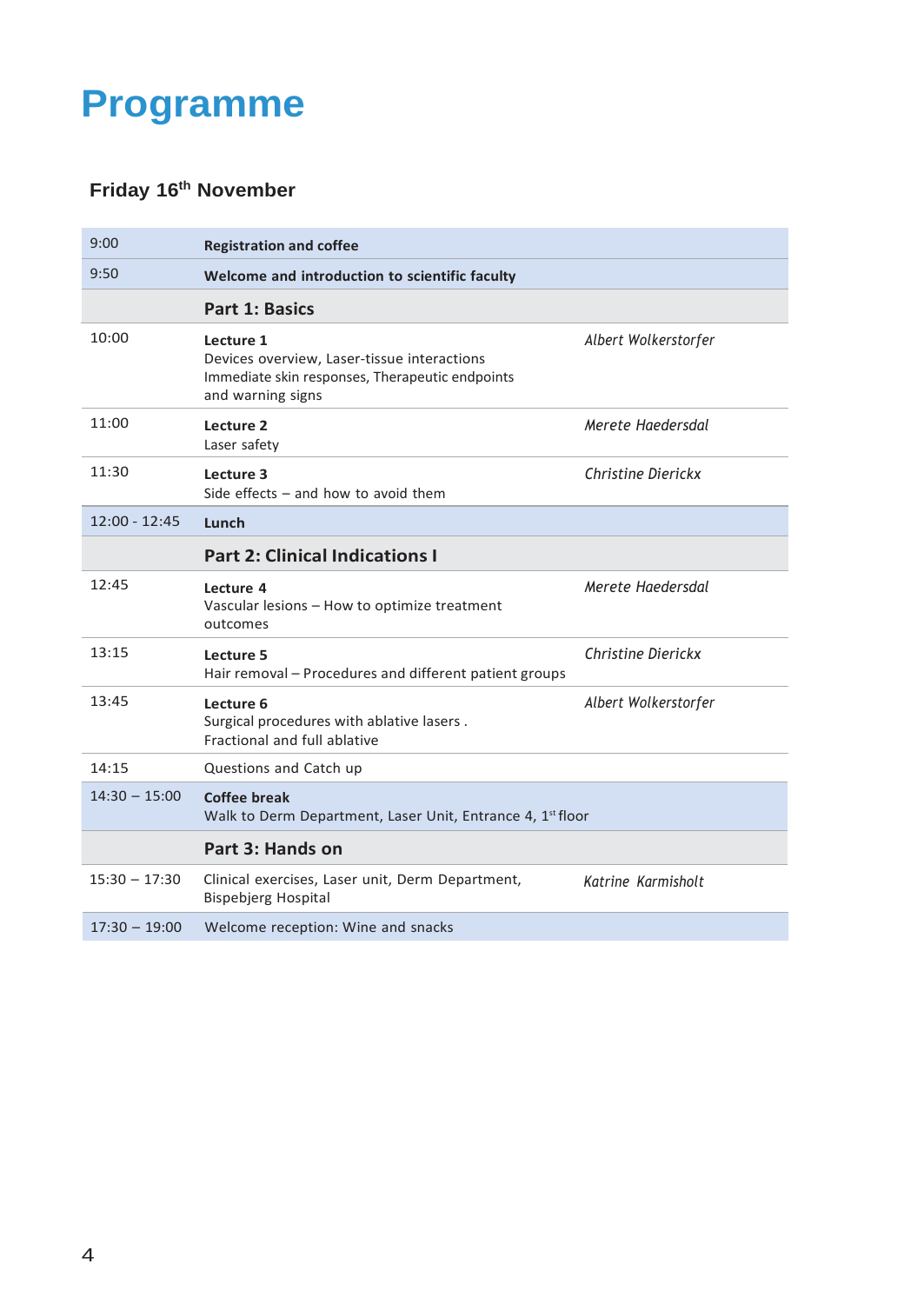### **Saturday 17th November**

|                 | <b>Part 4: Clinical indications II</b>                                             |                                                                                          |
|-----------------|------------------------------------------------------------------------------------|------------------------------------------------------------------------------------------|
| 9:00            | Lecture 7<br>Lasers for the treatment of skin (pre)-malignancies                   | Merete Haedersdal                                                                        |
| 9:30            | Lecture 8<br>Pigmented lesions and tattoos                                         | Albert Wolkerstorfer                                                                     |
| 10:00           | Lecture 9<br>Treatment of the ageing face and neck                                 | Christine Dierickx                                                                       |
| 10:30           | <b>Coffee break</b>                                                                |                                                                                          |
| 11:00           | Lecture 10<br>Scar treatment - different approaches to different<br>types of scars | Merete Haedersdal                                                                        |
| 11:30           | Lecture 11<br>Hyperhidrosis                                                        | Christine Dierickx                                                                       |
| 12:00           | Lecture 12<br>Cutting edge - New treatments in the pipeline                        | Merete Haedersdal                                                                        |
| $12:30 - 13:15$ | Lunch                                                                              |                                                                                          |
|                 | <b>Part 5: Clinical Cases</b>                                                      |                                                                                          |
| 13:15           | Case-based interaction with participants                                           | Albert Wolkerstorfer,<br>Christine Dierickx,<br>Katrine Karmisholt,<br>Merete Haedersdal |
| 15:00           | Test, self-assessment                                                              | Katrine Karmisholt                                                                       |
| 15:30           | Evaluation, thank you and good bye                                                 |                                                                                          |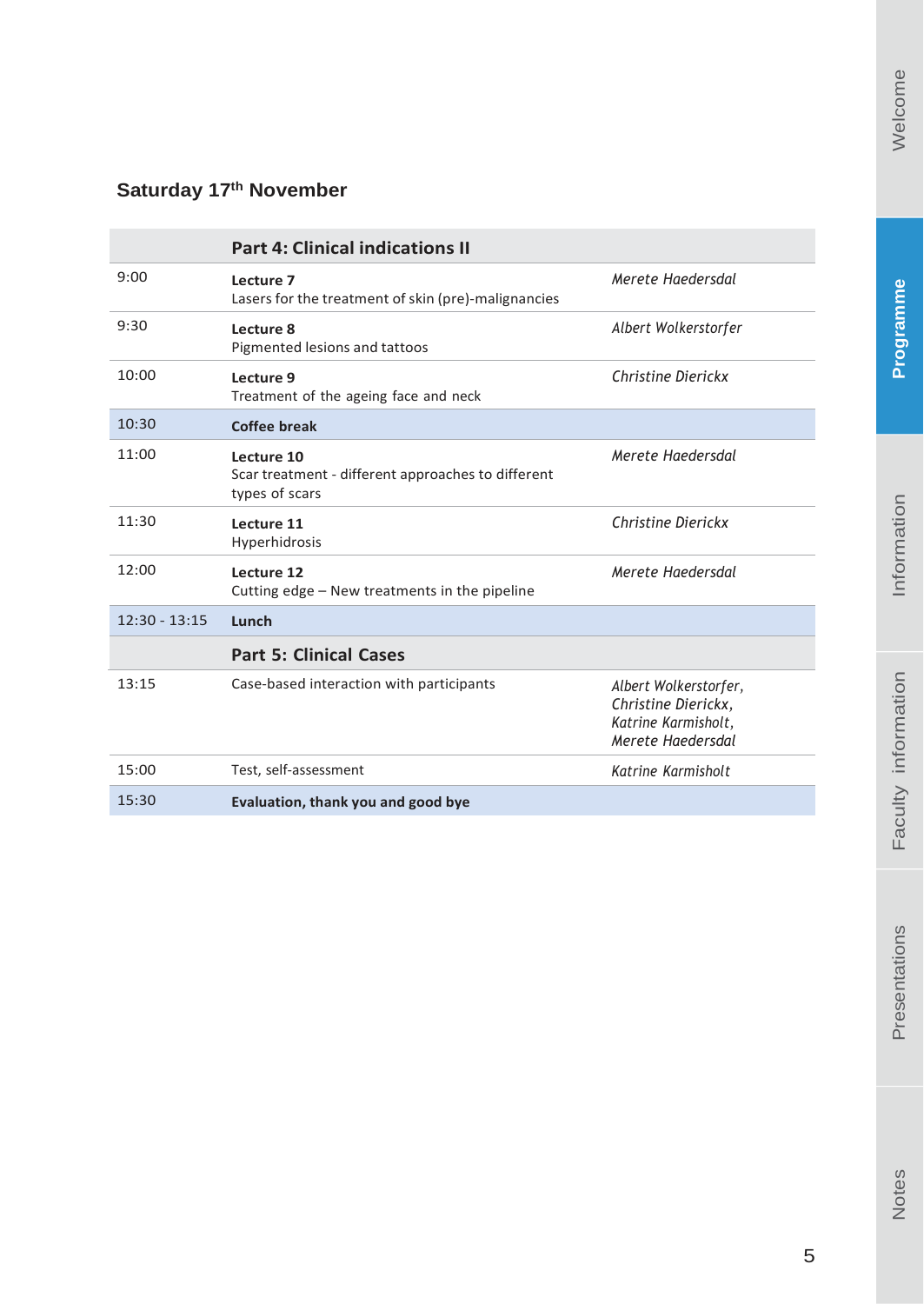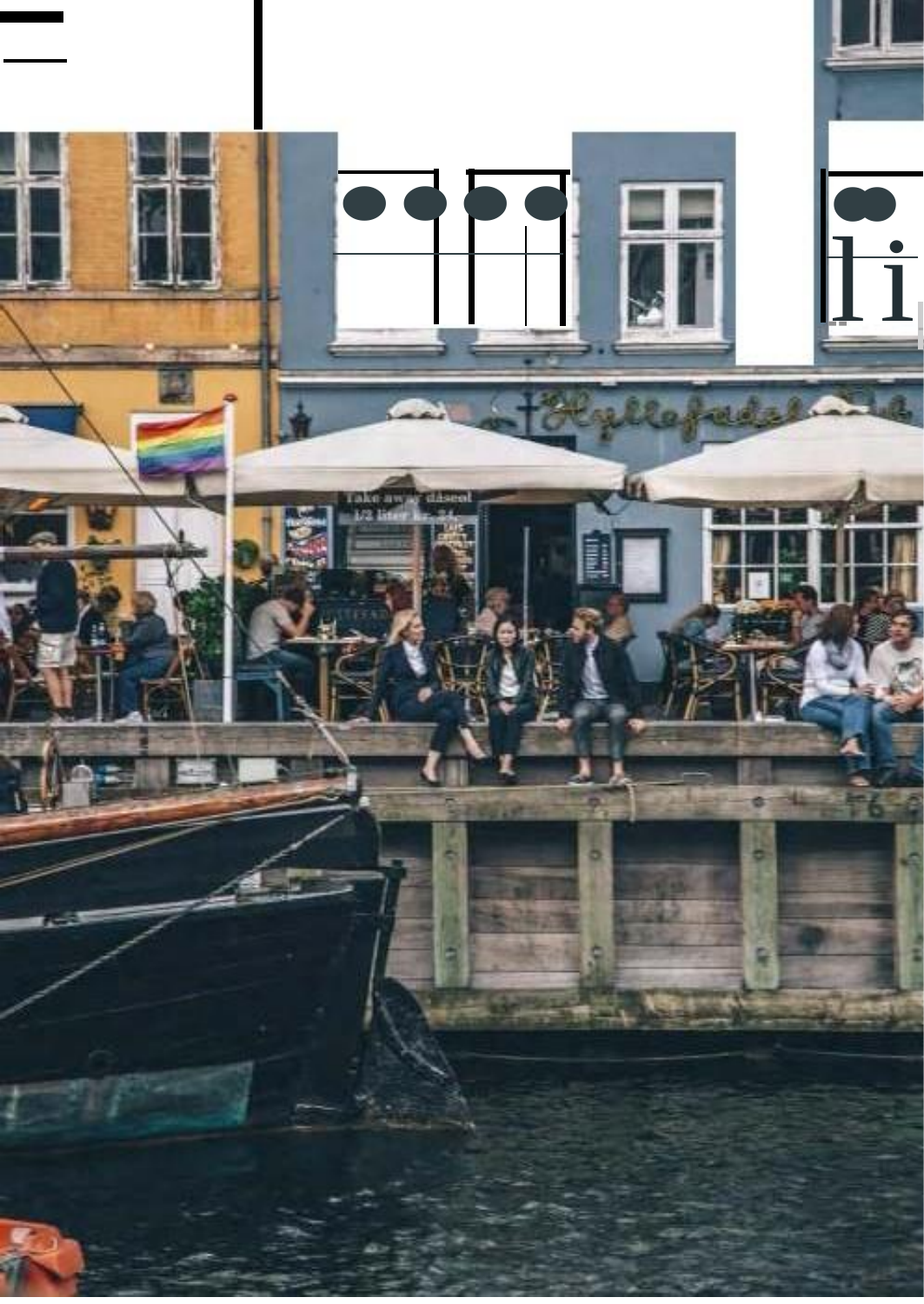Notes

# <span id="page-6-0"></span>**General information**

#### **Certificates of Attendance**

Certificates of attendance will be available for download after the course . A link will be sent to you shortly after the end of the course .

#### **Conference venue**

Bispebjerg Hospital Esther Ammundsens vej Uddannelsescenter, building 50 2400 Copenhagen Denmark

#### **Contact**

Course Secretariat c/o CAP Partner Nordre Fasanvej 113, 2nd floor 2000 Frederiksberg C Denmark T: +45 70 20 03 05 info@cap-partner .eu or ks@cap-partner .eu

#### **Language**

The language of the course is English .

#### **Entitlements**

The registration fee includes:

- t/ Admission to the full course programme
- t/ All course materials
- t/ Lunches and break refreshments
- t/ Welcome reception on November 16 2018
- t/ Certificate of attendance

#### **Lost and Found**

Found items should be returned to the registration desk . If you lose something, please report to this desk for assistance .

#### **Mobile phones**

All mobile phones must be on silent mode during the sessions .

#### **Wi-Fi**

Free Wi-Fi is provided throughout the venue . Connect to BBH guest net and follow the steps provided .

#### **Social Event**

### Welcome reception

#### **Friday 16thNovember Auditorium hallway**

Join your colleagues for snacks and wine/soft drinks. Included in the registration fee . Please note that the reception is not a dinner.

7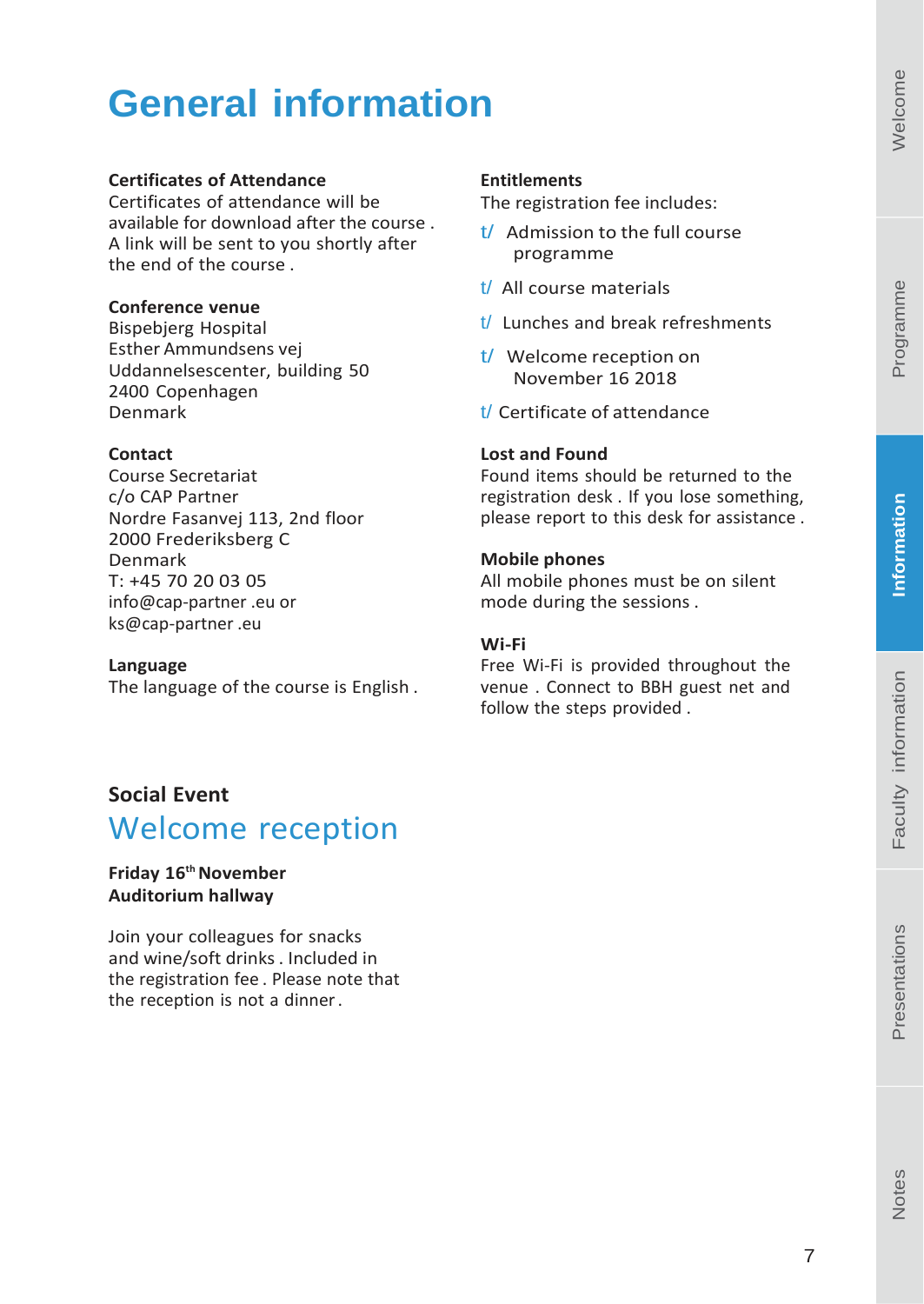## <span id="page-7-0"></span>**Faculty Information**



#### **Christine C. Dierickx, MD**

Christine C. Dierickx finished her dermatology residency in Belgium . Subsequently, she completed a fellowship in phlebology in the Netherlands, a clinical laser fellowship with Dr . R . Fitzpatrick in San Diego, CA and a Mohs fellowship with Dr. F. Mohs in Madison, Wi.

During a 2-year laser fellowship with Dr. R . Anderson at Massachusetts General Hospital of Harvard University, she developed research laser expertise in various fields. For her work on the thermal relaxation time of ectatic blood vessels, she received the Best Basic Science Award of the American Society for Laser Medicine and Surgery . Subsequently, she became a full-time staff member of the Wellman Laboratories at Harvard . During this time, she conducted the research projects with long pulsed ruby and diode lasers for hair removal that led to approval for permanent hair reduction .

She returned to Europe in 2000 where she is in private practice in Luxembourg .

In 2006, Dr. Dierickx was vice-president of the "American Society of Laser Medicine and Surgery, Inc" and afterwards a board member of the International Committee . In 2013 she was the recipient of the Vasant Orwal Oration van de British Medical Laser Society . In April 2016, she was granted the Leon Goldman memoriam award . This award recognizes a practicing physician whose career demonstrates excellence in clinical research, patient care, or education, related to medical lasers.

Dr . Dierickx remains actively involved in research on various energy based devices and its applications. She has published and lectured nationally and internationally in the field of laser surgery, energy based devices and photodynamic therapy .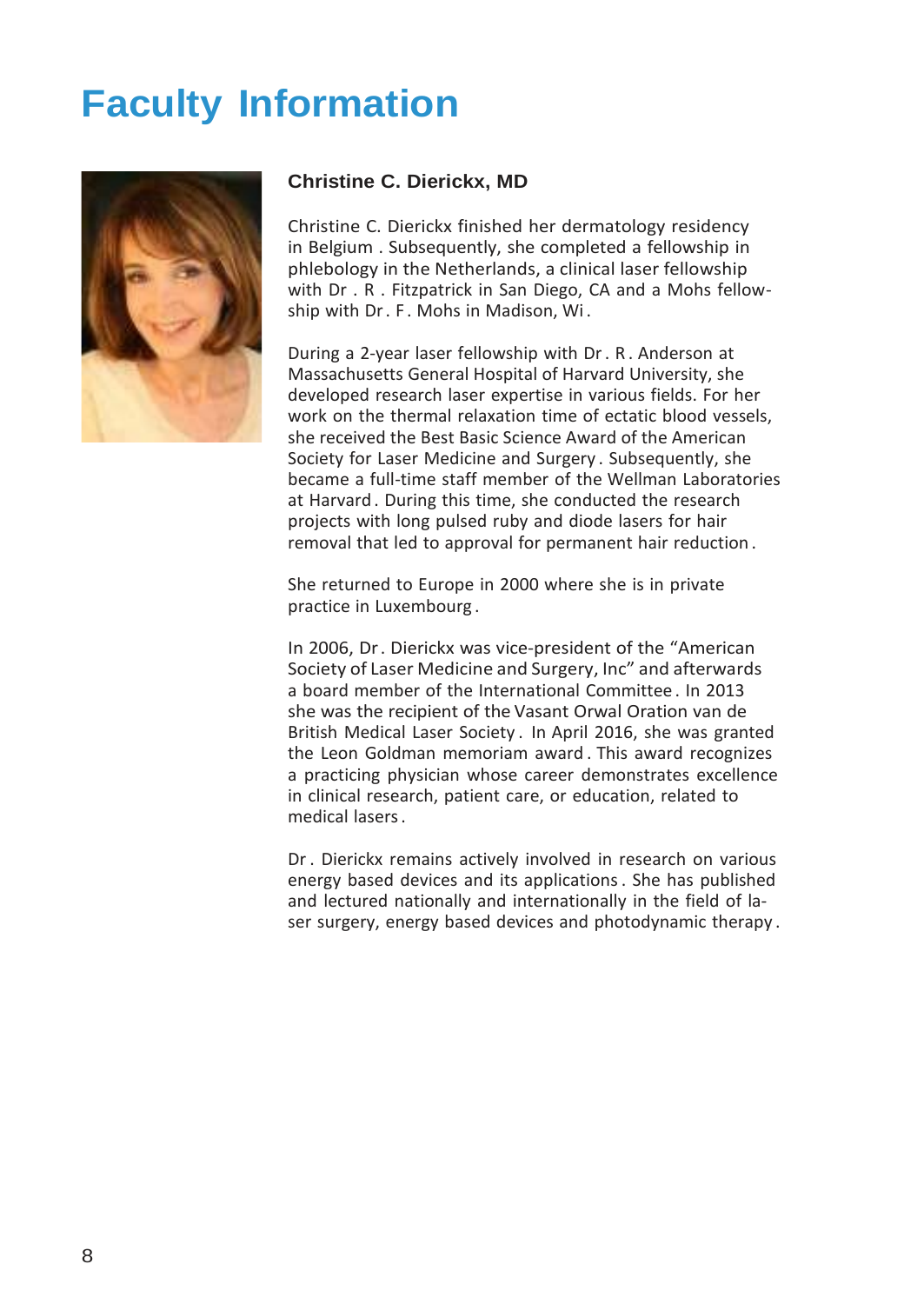

#### **Merete Hædersdal, MD, Ph.D, DMSc**

Dr. Merete Haedersdal, MD, PhD, DMSc, is clinical professor of dermatology at University of Copenhagen, senior consultant at Dept of Dermatology, Bispebjerg University Hospital, Copenhagen, Denmark .

Dr . Haedersdal directs the Laser Dermatology Clinic at Bispebjerg University Hospital, and she is affiliated visiting scientist at Wellman Center for Photomedicine, Massachusetts General Hospital, Harvard Medical School, pioneering "laser-assisted drug delivery" together with Dr. R. Rox Anderson and his team.

Professor Haedersdal has published > 150 scientific papers and lectures internationally . Her research team focuses on translational medicine in the field of laser dermatology, fractional laser-assisted drug delivery, photodynamic therapy, and treatment of skin cancer with light-based devices.



#### **Katrine Elisabeth Karmisholt, MD, Ph.D**

Dr. Karmisholt is a Danish board-certified specialist in dermatology at Bispebjerg Hospital. Since Dr. Karmisholt specialized in dermatology, almost 6 years ago, she has worked with a wide range of laser devices.

On a regular base, Dr. Karmisholt treats vascular lesions, acne scars, burn scars, rhinophyma as well as performs minor surgery with lasers.

Dr. Karmisholt has received expert training with the Miami-based international laser expert in scar treatments Dr. J. Waibel. Furthermore, Dr. Karmisholt's research comprises laser treatment of scars with her Ph.D. thesis focusing on laser treatment in early wound healing and the clinical effect on scar formation .

Additionally, Dr. Karmisholt speaks at and attends international and national laser conferences and laser meetings.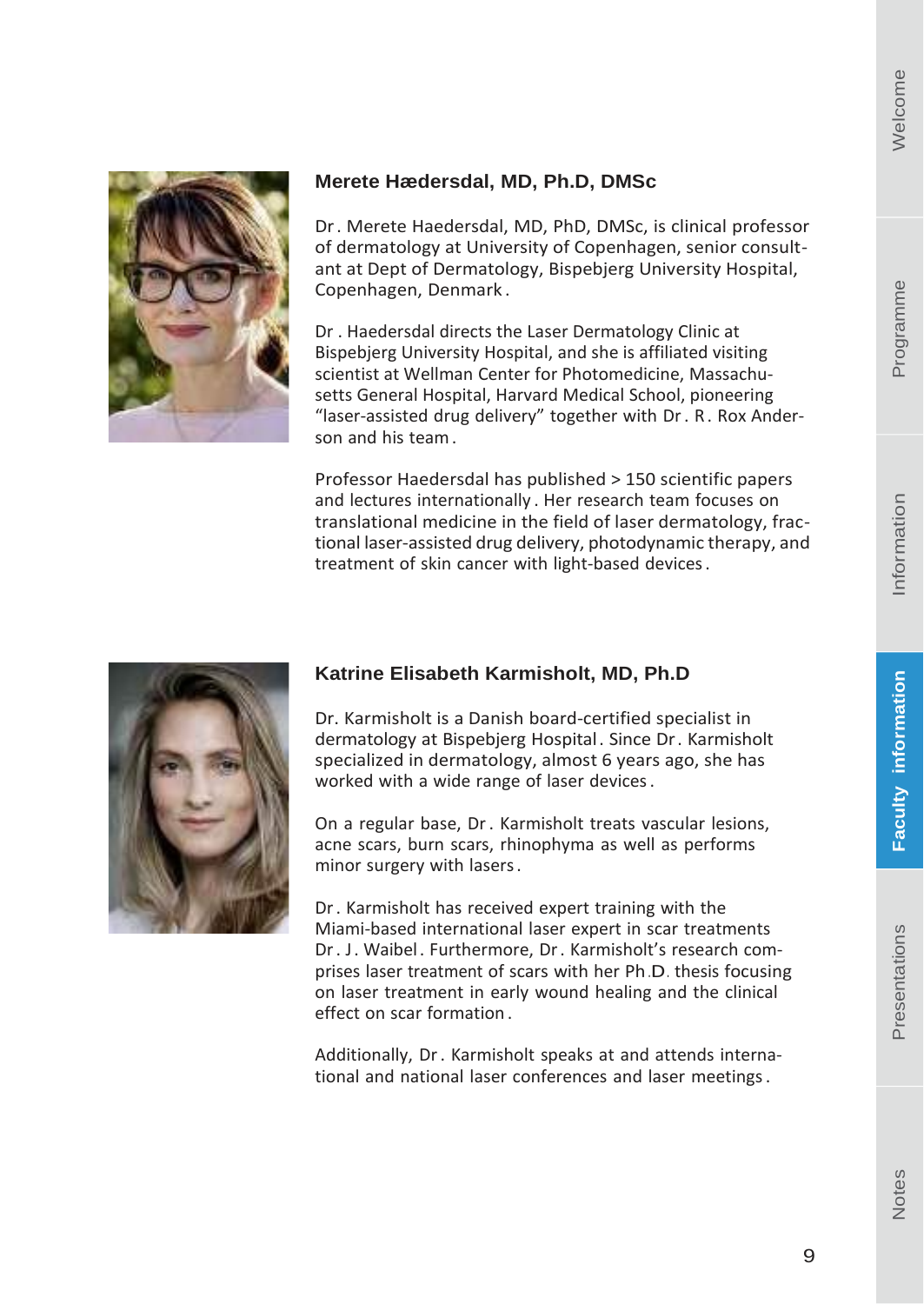